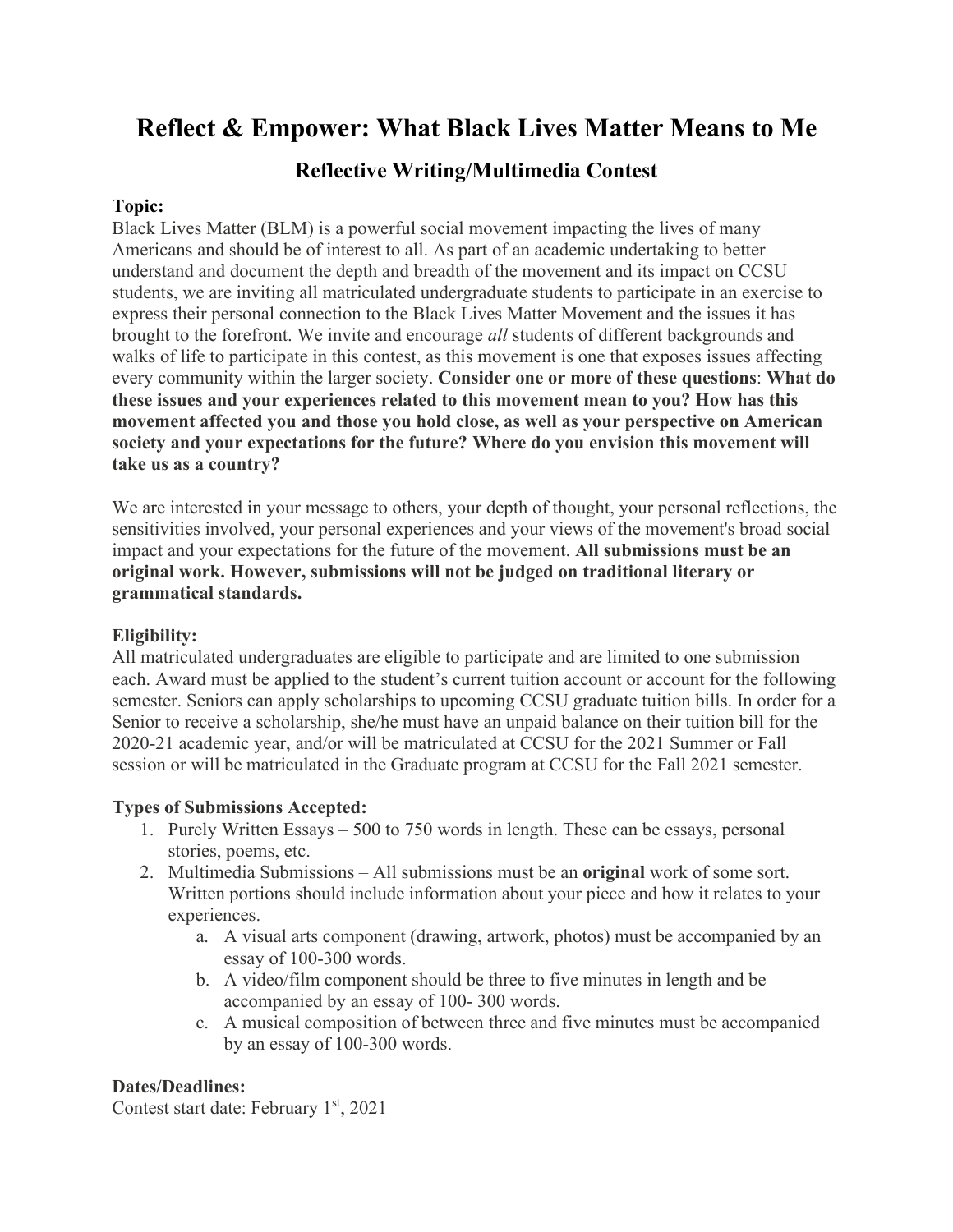Submission deadline: March 1<sup>st</sup>, 2021 Evaluation deadline: April  $1<sup>st</sup>$ , 2021 Recipients are notified: April 1-8th, 2021 Award ceremony/WebEx meeting: Early to Mid-April (To be Announced)

#### **Maximum Number of Scholarships to be Awarded:**

20 – \$250 scholarships 12 – \$500 scholarships  $4 - $1,000$  scholarships Totaling  $$15,000 - 35$  awards

#### **Process for Judging Submissions:**

Panels of judges composed of faculty, administrators, alumni and community representatives will review submissions and select winners. Awards will include no less than two students from each class (Freshman, Sophomore, Junior, and Senior).

During evaluation, the anonymity of the student will be maintained, ensuring fair judgment of the submissions. A designated CPPSR staff member will remove personal information from your submission before it is presented to the panel of judges.

All submissions will be evaluated on the basis of the attached rubric and include technical compliance, the level of reader engagement, depth of the author's reflection, and extent of personal perspective and life impact expressed in the submission.

#### **Submission Instructions:**

- All content, including written, visual, and musical must be **original**
- Submission should include:
	- o A cover page with the following information:
		- Name and Student ID #
		- Number of completed credits as of Fall 2020 semester (to determine class)
		- $\blacksquare$  Title of the submission
		- **Anticipated graduation date**
	- o Your original work
- Files must be submitted in the following formats to be accepted:
	- o Music mp3/MPEG-3
	- o Video mp4/ MPEG-4
	- o Photo/Visual jpg/PDF
	- o Written PDF
- Name of the file(s) submitted should be the title of the work
- Email submissions to  $CPPSR@ccsu.edu(After which you will receive a confirmation$  $CPPSR@ccsu.edu(After which you will receive a confirmation$ email)

**NOTE**: All submissions must be produced and submitted by only one student, as awards may not be split among more than one recipient.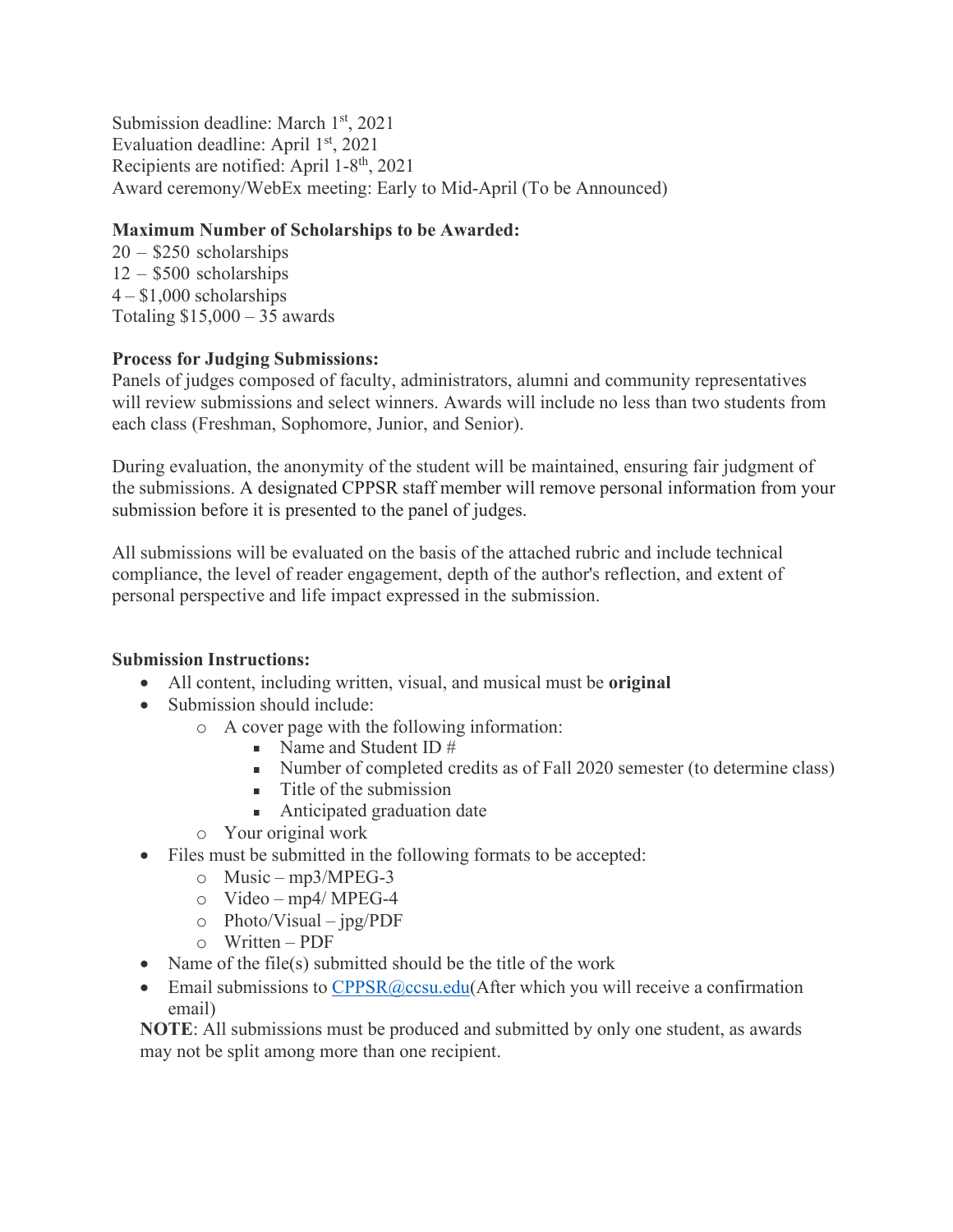### **Evaluation Criteria/Rubric:**

Submissions will not be judged on traditional literary or grammatical standards. We are more interested in your personal stories, perspectives and reflections on the movement.

| <b>Meets essay</b><br>word limit, or<br>length<br>requirements<br>for video or<br>musical<br>submissions. | Student stayed within<br>the required word and<br>time limitations.<br>$\overline{4}$                                                                                                                                                   | Student substantially<br>met required essay<br>length, video length or<br>musical composition<br>length.<br>3                                                                                                                               | Student moderately<br>met required essay<br>length, video length<br>or musical<br>composition length.<br>$\overline{c}$                                                                                                        | Student minimally<br>met required essay<br>length, video length<br>or musical<br>composition length.<br>1                                                                                                              |
|-----------------------------------------------------------------------------------------------------------|-----------------------------------------------------------------------------------------------------------------------------------------------------------------------------------------------------------------------------------------|---------------------------------------------------------------------------------------------------------------------------------------------------------------------------------------------------------------------------------------------|--------------------------------------------------------------------------------------------------------------------------------------------------------------------------------------------------------------------------------|------------------------------------------------------------------------------------------------------------------------------------------------------------------------------------------------------------------------|
| <b>Captivates and</b><br>engages the<br>reader                                                            | The reflection<br>engages the readers. It<br>was interesting and<br>captivating from start<br>to finish.<br>$\overline{4}$                                                                                                              | The reflection is<br>moderately engaging.<br>There were interesting<br>and captivating parts<br>3                                                                                                                                           | The reflection is<br>slightly engaging but<br>could have been<br>developed further.<br>$\overline{c}$                                                                                                                          | The reflection did<br>not engage and<br>captivate the reader.<br>1                                                                                                                                                     |
| Depth of<br>reflection                                                                                    | Response<br>demonstrates an in-<br>depth reflection of the<br>topic. The student has<br>deeply expressed their<br>beliefs and has<br>acknowledged any<br>recent developments<br>in their views about<br>the topic.<br>$\overline{4}$    | Response<br>demonstrates a<br>moderate level of<br>reflection. The paper<br>shows the student has<br>adequately expressed<br>their beliefs on this<br>topic.<br>3                                                                           | Response<br>demonstrates a<br>limited level of in-<br>depth reflection.<br>$\overline{c}$                                                                                                                                      | Response lacks<br>appropriate level of.<br>Reflection<br>Viewpoints and<br>interpretations are<br>missing or<br>inappropriate.<br>1                                                                                    |
| Personal<br>perspectives<br>and life impact                                                               | The student's unique<br>perspective is very<br>evident. They showed<br>a very strong personal<br>impact, or affect, on<br>his or her life,<br>illustrating/stating<br>strong connections to<br>real life experiences.<br>$\overline{4}$ | The student's unique<br>perspective is<br>moderately evident.<br>The writer<br>demonstrates a high<br>level of personal<br>impact or effect on his<br>or her life,<br>illustrating/stating<br>connections to real<br>life experiences.<br>3 | The student's unique<br>perspective is<br>somewhat evident.<br>The writer showed<br>limited personal<br>impact or effect on<br>his or her life,<br>illustrating/stating<br>little connection to<br>real life experiences.<br>2 | The student's<br>unique perspective<br>is limited. The<br>writer showed little<br>personal impact or<br>effect on his or her<br>life. Student<br>illustrated/stated no<br>connection to real<br>life experiences.<br>1 |